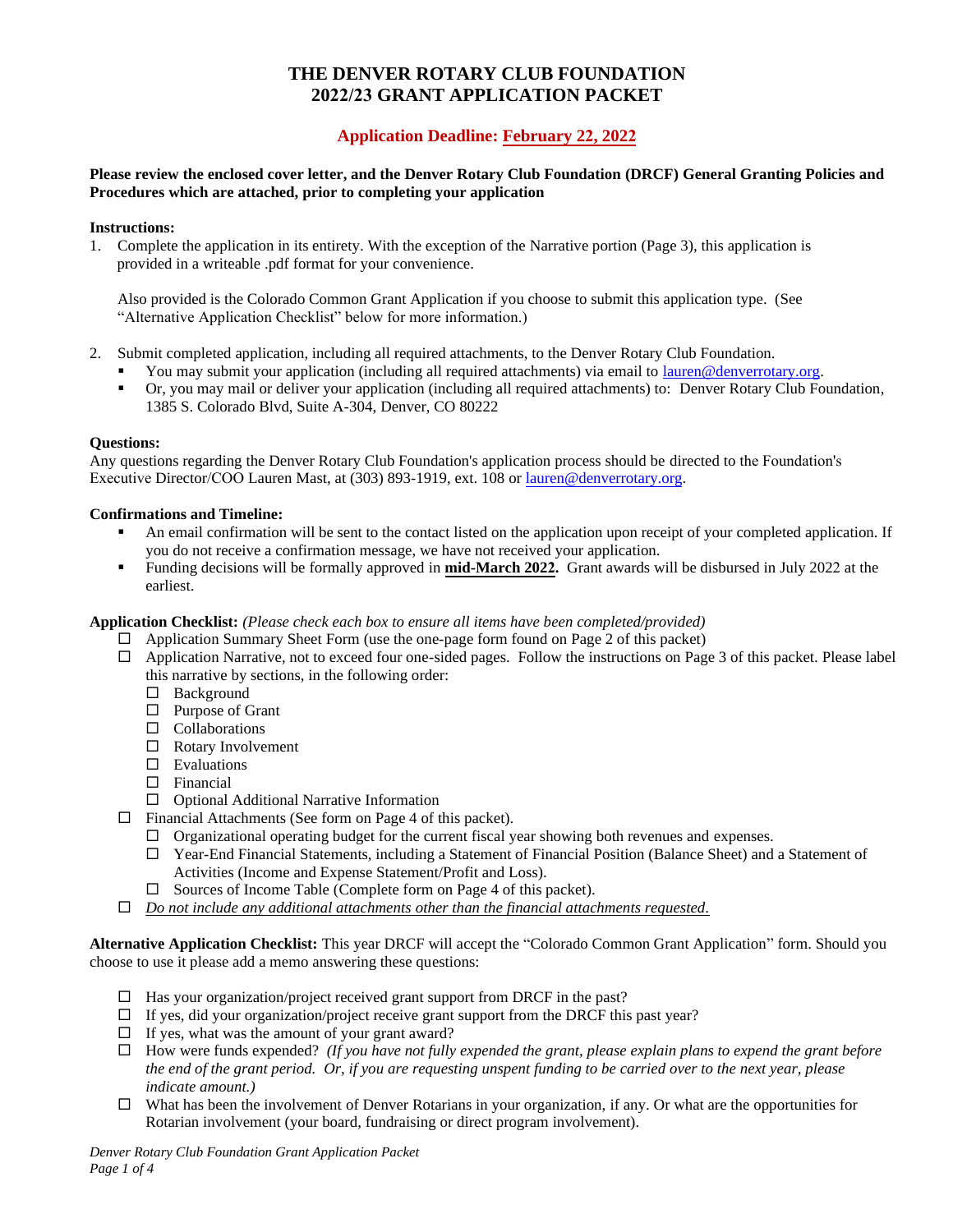### **THE DENVER ROTARY CLUB FOUNDATION GRANT APPLICATION SUMMARY SHEET**

*(Summary Sheet Responses are limited to this single page only)* 

| <b>Organization/Contact Information:</b>                            |      |  |      |  |
|---------------------------------------------------------------------|------|--|------|--|
| Legal Name of Organization:                                         |      |  |      |  |
| $DBA$ (if applicable):                                              |      |  |      |  |
| <b>Mailing Address:</b>                                             |      |  |      |  |
|                                                                     |      |  |      |  |
|                                                                     |      |  |      |  |
| Phone:                                                              | Fax: |  | EIN: |  |
|                                                                     |      |  |      |  |
| Rotary Club Nominating Member (or Committee) <i>if applicable</i> : |      |  |      |  |
| <b>Organization Contact Name:</b>                                   |      |  |      |  |
| <b>Organization Contact Title/Position:</b>                         |      |  |      |  |
| <b>Organization Contact Email:</b>                                  |      |  |      |  |

#### **Proposal Request Information:**

| <b>Requested Start Date:</b> |  |
|------------------------------|--|
| $(Month/Year)*$              |  |
| Geographic Area Served:      |  |
|                              |  |
|                              |  |
|                              |  |
| <b>General Operating</b>     |  |
| Program/Project              |  |
| Program/Project Name:        |  |

*\*Earliest possible funding start date is July of the current year.*

## **Denver Rotary Club Foundation Grant History:**

- 1. Has your organization/project received grant support from the DRCF in the past?  $\Box$  Yes  $\Box$  No
- 2. If yes, did your organization/project receive grant support from the DRCF this past year?  $\Box$  Yes  $\Box$  No
- 3. If yes, what was the amount of your grant award?
- 4. How were funds expended? *(If you have not fully expended the grant, please explain plans to expend the grant before the end of the grant period. Or, if you are requesting unspent funding to be carried over to the next year, please indicate amount.)*

5. What were the key outcomes/accomplishments achieved as a result of this grant? *(Include numbers served. Do not exceed the space provided on this single Summary Sheet Form page.)*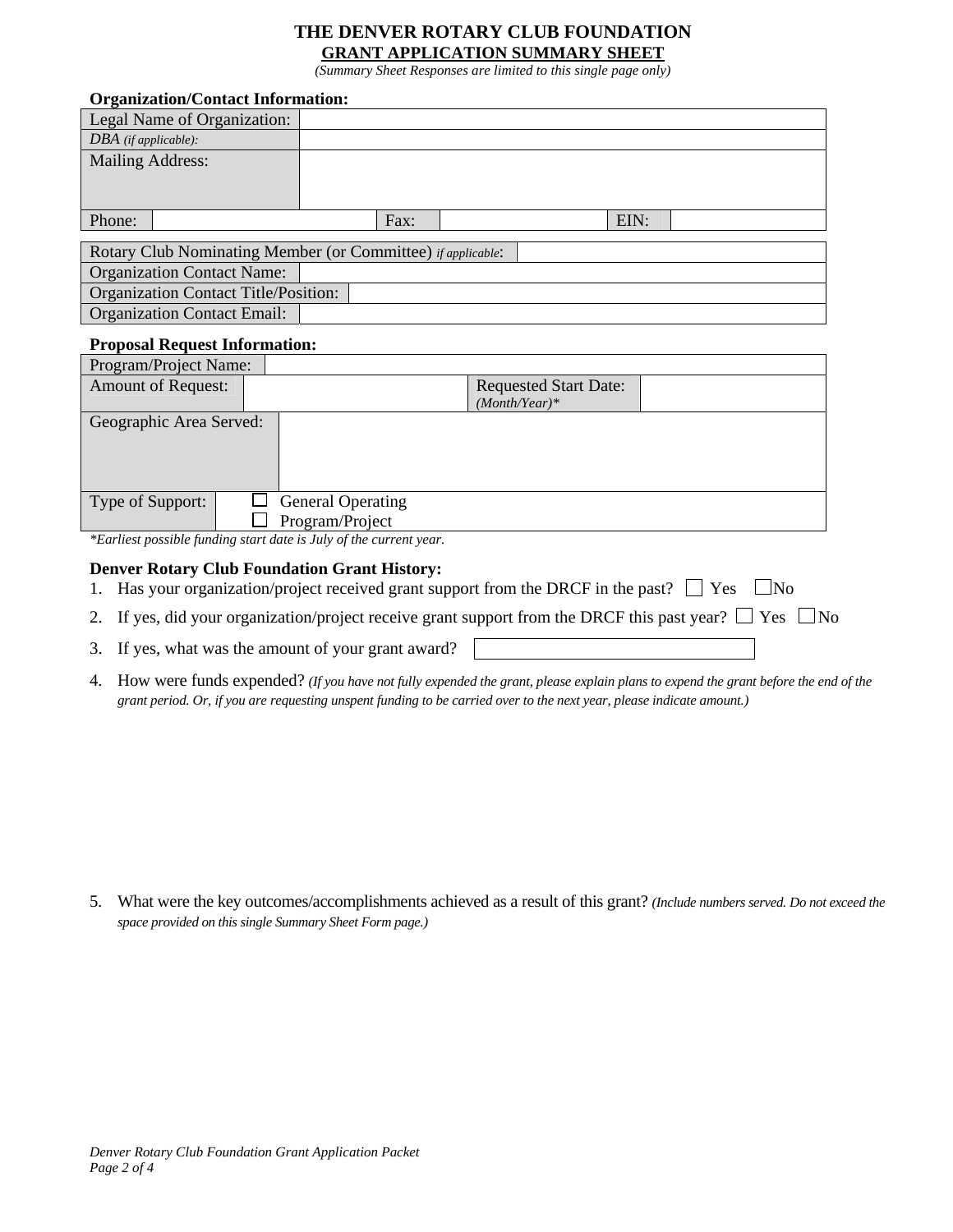# **THE DENVER ROTARY CLUB FOUNDATION GRANT APPLICATION NARRATIVE INSTRUCTIONS**

In a maximum of four one-sided pages, please answer the following questions. Please label each section of your proposal narrative using the seven categories presented in bold in the text of these instructions. Organize the sections in the following order: Background, Purpose of Grant, Collaborations, Rotary Involvement, Evaluations, Finances, and Optional Additional Narrative Information.

### **1. Background**

Please describe the mission, history, and overall goals of your organization. Briefly discuss current major programs. Please include population demographics targeted as well as the unduplicated number of clients served during the most recently completed fiscal year.

### **2. Purpose of Grant**

Historically the Denver Rotary Club Foundation has awarded both general support and program-specific grants. However, beginning in 2015, we specifically request that grant applications be program-specific.

- If you do request general operating support, please explain how this grant would be used to further your mission and programs of your organization. And why your request is not program-specific. For example, we would be willing to consider a grant specifically targeted to retaining one or more technical experts to help with governance improvements, independent fundraising development efforts, and the like.
- If your request is for a specific program/project, please describe the program, the community need it addresses, and the target population to be served. Be sure to include numbers to be served and/or impacted as well as pertinent demographics such as race/ethnicity, economic status, gender, or other important defining characteristics that describe your target population.

## **3. Collaborations**

Please describe your organization's most significant partnerships or interactions with other organizations, Denver Rotary programs and other efforts as follows:

- For program/project requests, address this section with respect to collaborations that help you carry out the specific program/project.
- Describe other relationships (if any) your organization/program or beneficiaries have with other DRCF funded programs; for example, RYLA, HS Scholarships, College Counseling, Youth Exchange, Junior Achievement.

## **4. Rotary Involvement**

Please describe active Denver Rotarian involvement in your organization/program. How many Rotarians are involved, and in what capacity (such as Board participation, fundraising and events, or direct program participation/direct service)? Who is involved? How has this involvement contributed to the success of your organization's mission or the success of this specific project? If involvement has been limited, please outline opportunities for additional Rotary engagement.

### **5. Evaluations**

- If you are requesting general operating support, please summarize: a) your organization's overall approach to evaluation and how it is used to inform organizational practice; and b) key evaluation results that demonstrate the organization's impact. Indicate the time frame for the results you outline.
- If you are requesting program/project support, please describe: a) how impact is measured on an ongoing basis for the specific project and how it is used to inform program practice/improvements; and b) key evaluation results/findings that demonstrate the effectiveness of the specific project.

For example, please provide explicit documentation and dialog concerning what outcomes are sought, aided by this grant, how those outcomes are measured, most especially the efficiency and effectiveness of their accomplishment. Please provide concrete examples and data support.

### **6. Finances**

Discuss your organization's strategy for obtaining financial support from other sources to carry-out your work. If you received a grant from the Denver Rotary Club Foundation in the past, please describe whether you were able to leverage the grant to obtain additional funding (including amounts), as well as indirect grant funding from other DRCF Grantees. Tell us how, with this grant and/or with personal Rotary involvement, we can help you to develop additional funding sources. *Do not forget to include the requested financial attachments as described in the Application Checklist on page 1 of this Grant Application packet. Those documents do not count toward your four-page narrative limit.*

## **7. Optional Additional Narrative Information**

If there is any other relevant information you wish to provide in support of this request, please do so in this section. Optional information may include recent major accomplishments, challenges of the organization, uniqueness of the Board and/or staff, statistics or studies that demonstrate community need, program effectiveness and impact, etc. *Please keep in mind that this must be contained within the four-page limit for the Application Narrative.*